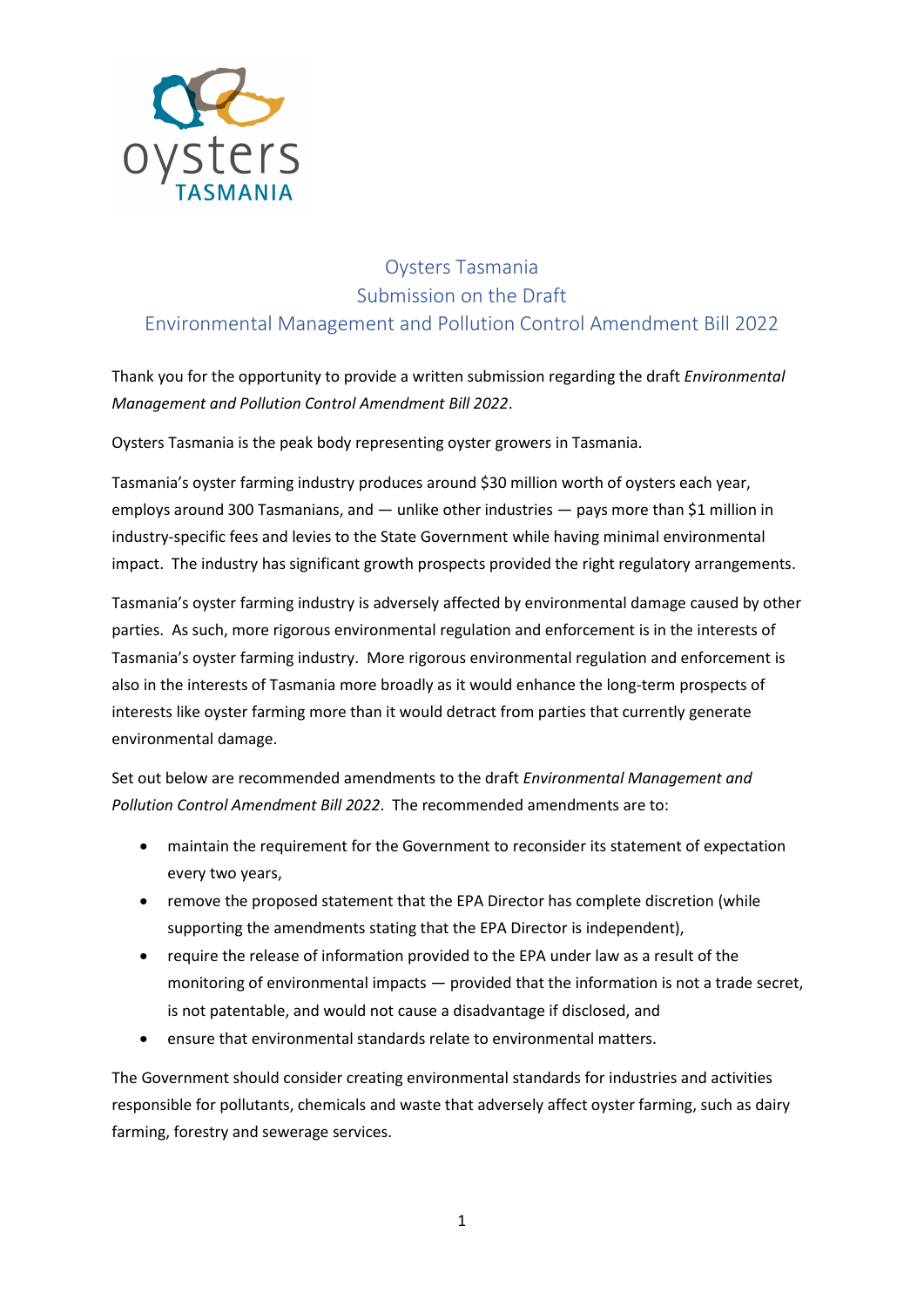

Oysters Tasmania would appreciate consideration of these recommendations, as well as any opportunity for ongoing engagement on this issue.

With the right regulatory arrangements, the oyster farming industry can be a booming industry of which Tasmania can be proud, producing ever increasing numbers of our high-value, environmentally-friendly delicacy.

# Contents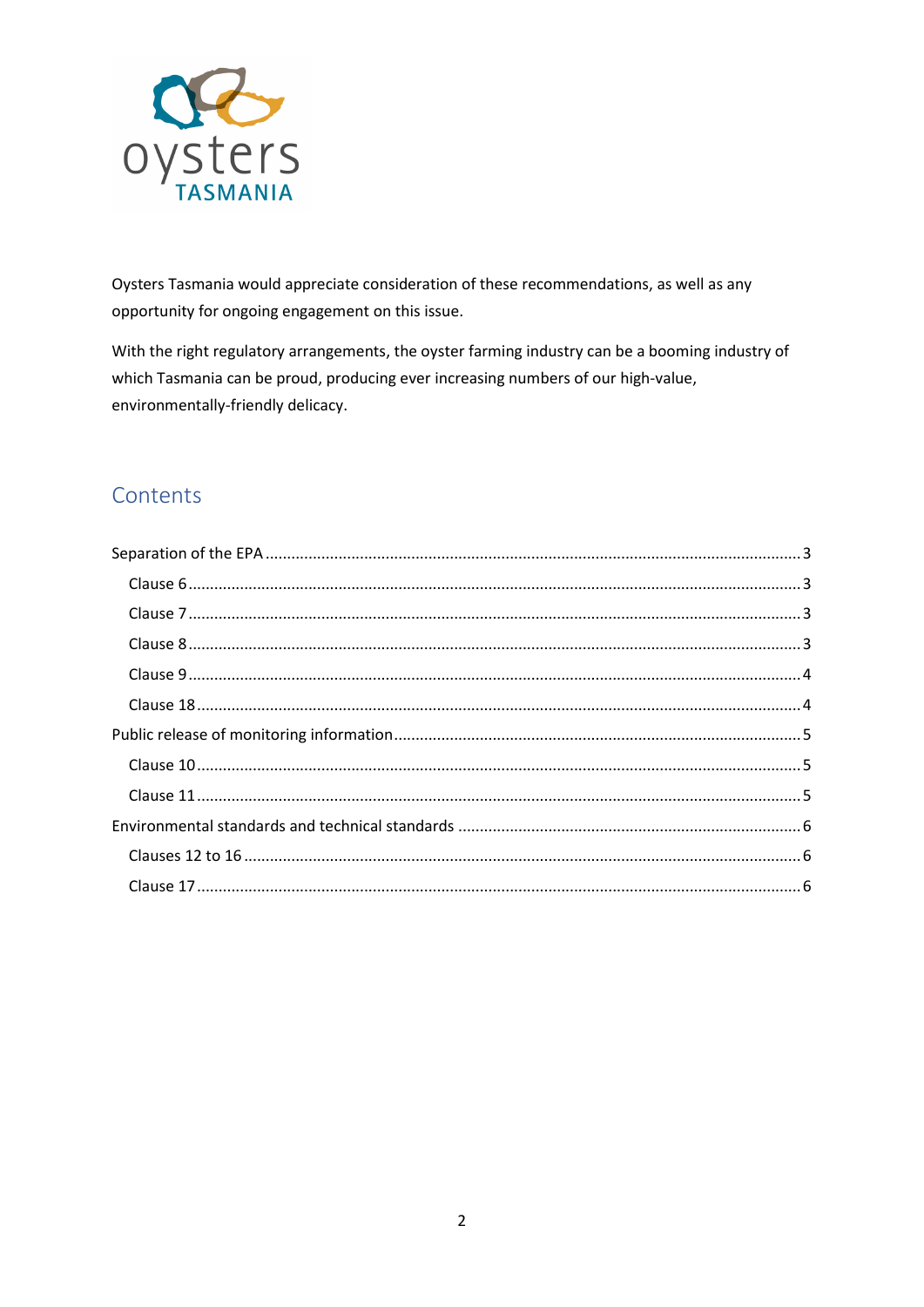

## <span id="page-2-0"></span>Separation of the EPA

## <span id="page-2-1"></span>Clause 6

Clause 6 replaces a requirement to provide a ministerial statement of expectation every two years with a requirement to review a ministerial statement of expectation every five years.

The structural and organisational separation of the EPA makes clear that the EPA is responsible for the implementation of environmental regulation in Tasmania. But the Government retains a responsibility both for determining environmental regulation and for overseeing the implementation of this regulation. The continuing Government responsibility for overseeing the implementation of environmental regulation ensures that the EPA remains connected with the democratic chain of accountability.

The ministerial statement of expectation is a key feature of the Government's oversight of the implementation of environmental regulation. The Government recognises this by retaining the ministerial statement of expectation, notwithstanding the structural and organisations separation of the EPA.

Reducing the frequency with which the Government must consider its ministerial statement of expectation would do nothing to reinforce the EPA's responsibility for the implementation of environmental regulation in Tasmania. Rather, it would represent the Government stepping away from its responsibility to oversee the implementation of environmental regulation in Tasmania.

No should be no such stepping away from an important Government responsibility. For this reason, Clause 6 should be removed.

## <span id="page-2-2"></span>Clause 7

Clause 7 reinforces the requirements for a ministerial statement of expectation to align with legislative provisions. Clause 7 is supported.

## <span id="page-2-3"></span>Clause 8

Clause 8 does two things.

First, Clause 8 makes explicit the independence from Ministers of the EPA Director, by stating this independence in the first fragment of the proposed 18A(1), and by stating in the proposed 18A(2) that the Director is not subject to direction from anyone in relation to various decisions. This aspect of Clause 8 is supported.

Second, Clause 8 states in the second fragment of the proposed 18A(1) that the Director 'subject to this Act and any other Act, has complete discretion in the performance and exercise of those functions and powers'. This aspect of Clause 8 is unnecessary to achieve independence from Ministers, and undermines the discipline imposed on the EPA Director by legislation.

If this aspect of Clause 8 were pursued, a Court that assesses that the EPA Director has deviated from the requirements of legislation may rule such a deviation to be within acceptable bounds, where otherwise it would rule such a deviation to be unacceptable.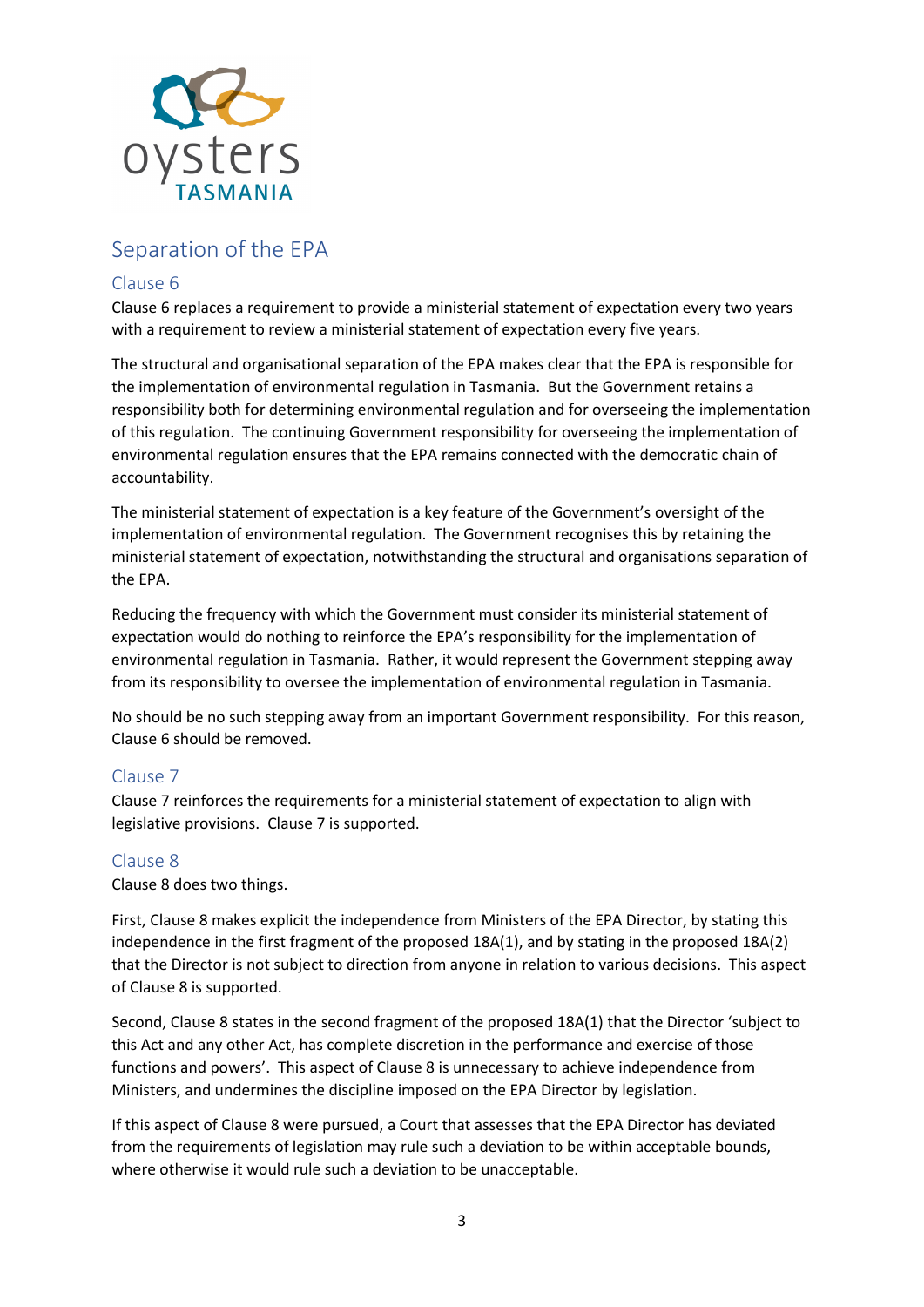

The case for achieving independence from Ministers in no way supports a case for lightening the discipline of judicial review. For this reason, the second fragment of the proposed 18A(1) under Clause 8 should be removed.

#### <span id="page-3-0"></span>Clause 9

Clause 9 empowers the EPA Director make employment arrangements currently made by the Department Secretary. Clause 9 is supported.

#### <span id="page-3-1"></span>Clause 18

Clause 18 empowers the EPA Director to appoint analysts currently appointed by the Department Secretary. Clause 18 is supported.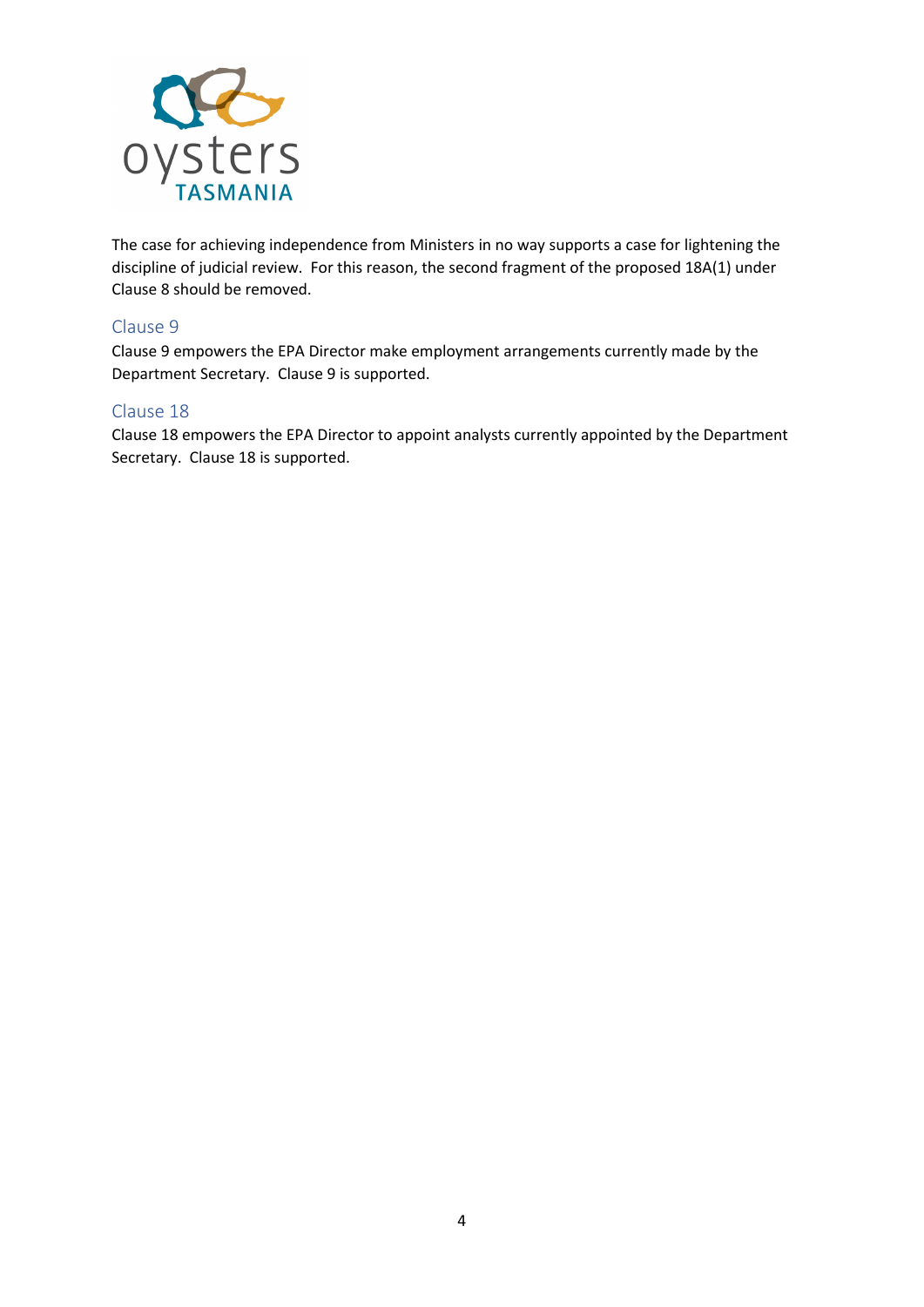

# <span id="page-4-0"></span>Public release of monitoring information

## <span id="page-4-1"></span>Clause 10

Clause 10 ensures that the EPA Director is not considered to be breaching trade secrets if the Director releases information as a result of Clause 11. Clause 11 includes a provision protecting information that is a trade secret, is patentable, or would cause a disadvantage if disclosed. Given this, Clause 10 is supported.

## <span id="page-4-2"></span>Clause 11

Clause 11 allows the EPA Director to publish, provide, or make available  $-$  in a manner and form that the Director thinks fit — information that is provided to the EPA under law and that is the result of the monitoring of environmental impacts. Clause 11 requires the EPA Director  $-$  when deciding whether to publish, provide or make available this information — to consider whether the information is a trade secret, is patentable, or would cause a disadvantage if disclosed.

Every additional release of information that:

- 1. is provided to the EPA under law,
- 2. is the result of the monitoring of environmental impacts, and

3. is not a trade secret, is not patentable, and would not cause a disadvantage if disclosed, is in the public interest.

For this reason, Clause 11 is an improvement on the status quo.

However, Clause 11 does not go far enough. Rather than having a discretion to disclose information that meets each of the three conditions outlined above, the EPA Director should instead be required to disclose such information.

- This would maximise the public's understanding of the public asset that is our environment.
- It would simply the EPA Director's job and reduce the scope for conflict with regulated parties, as information that meets each of the three conditions outlined above would not need to be separated into information to be released and information to be withheld.
- It would remove the possibility of perceived and actual cover-ups.

Clause 11 should be amended so that the EPA Director is required to disclose information that meets each of the three conditions outlined above. This would be achieved through:

- the proposed 23AA(2) referring to 'must' rather than 'may', and
- the proposed 23AA(4) stating that 23AA(2) does not apply if the Director considers that 'the information is information related to the business affairs of a person, other than a public authority, which if it were information of a public authority, would be exempt information within the meaning of the *Right to Information Act 2009*'.